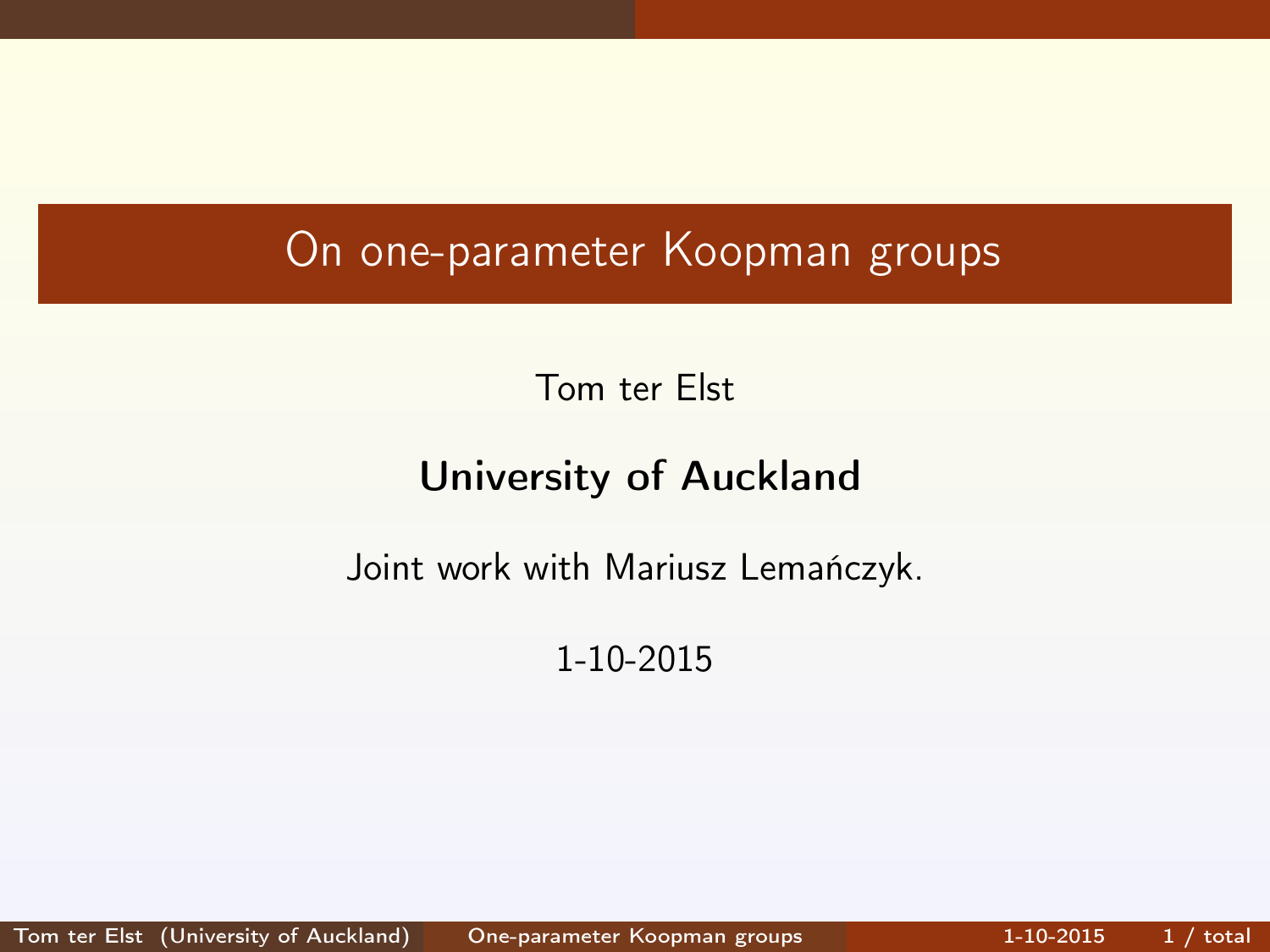



[Derivations](#page-4-0)

[Application](#page-8-0)



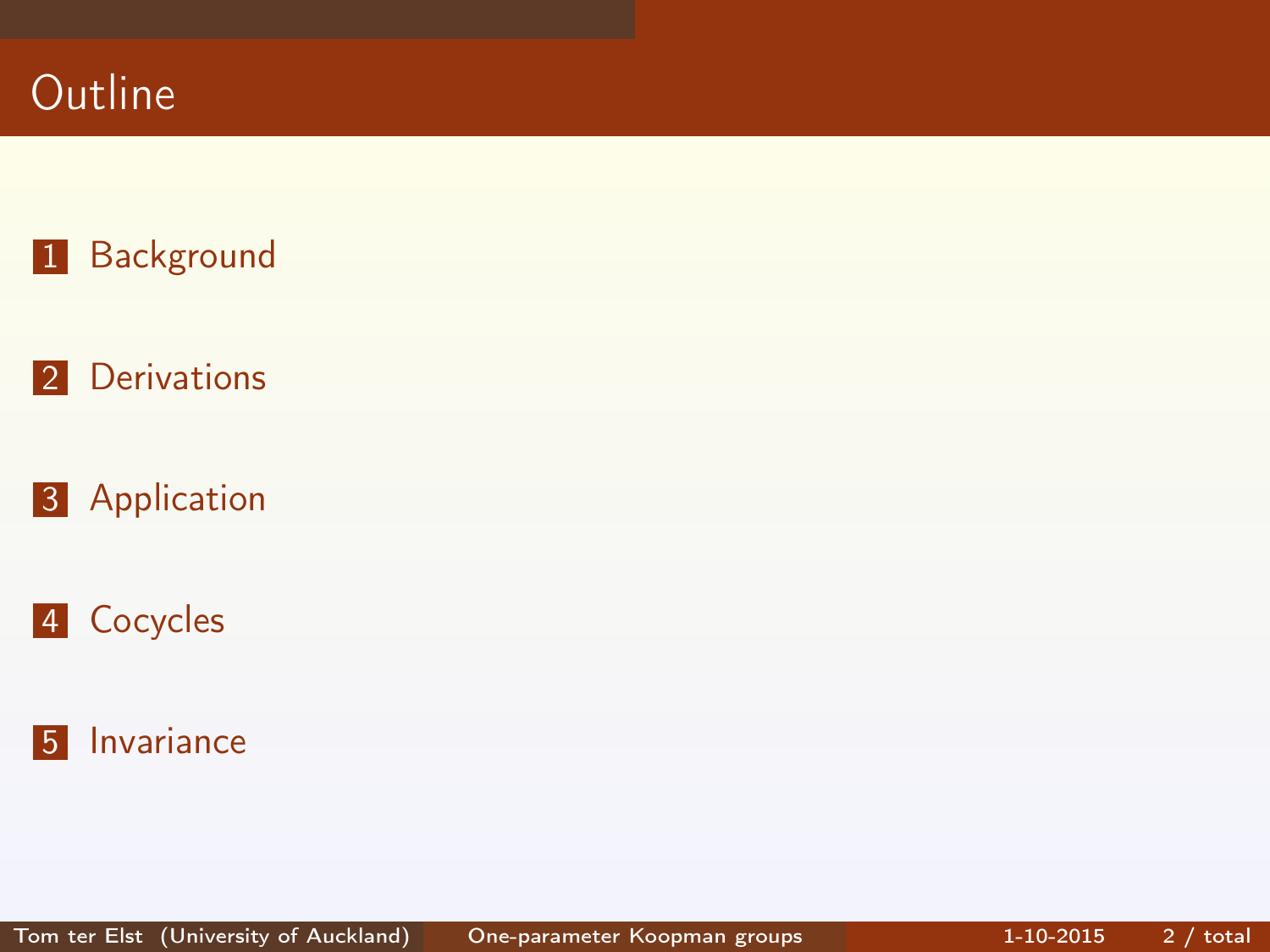### Koopman operators

Let  $(X, \mathcal{B}, \mu)$  be a standard Borel probability space. Let  $T: X \to X$  be an (a.e.) invertible, measurable and measure-preserving map.

Define  $U_T: L_2(X) \to L_2(X)$  by

$$
U_Tf := f \circ T \quad \text{for all } f \in L_2(X).
$$

Name: Koopman operator. Clearly  $U_T$  is unitary.

Problem How to recognize that a unitary operator is a Koopman operator? Or unitarily equivalent to a Koopman operator?

Theorem A unitary operator U on  $L_2(X)$  is a Koopman operator if and only if

<span id="page-2-0"></span>
$$
U(f g) = U(f) U(g)
$$

for all  $f, q \in L_{\infty}(X)$ .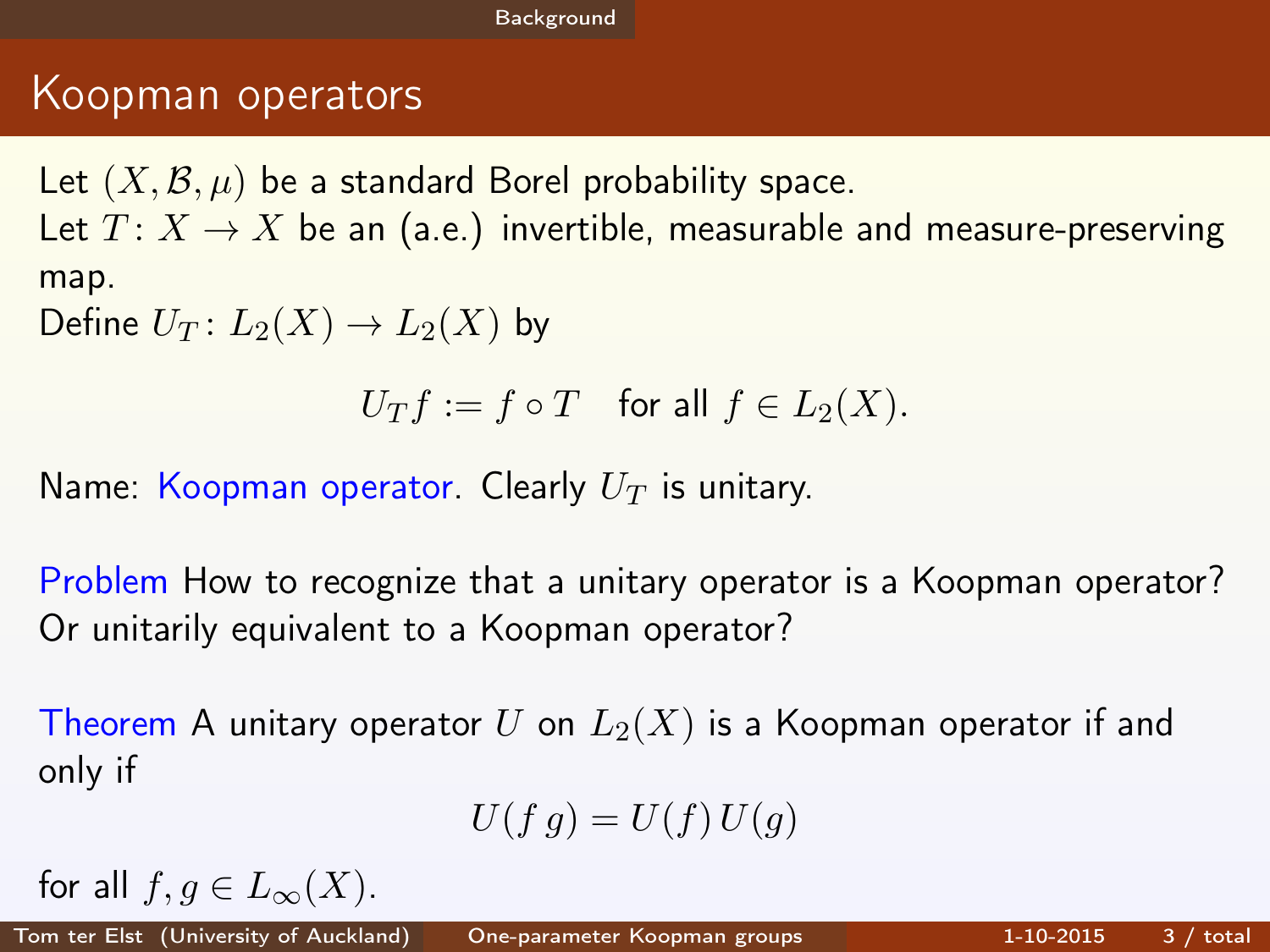## Koopman group

Definition A unitary one-parameter  $C_0$ -group  $(U_t)_{t\in\mathbb{R}}$  is called a Koopman group if for all  $t\in\mathbb{R}$  there exists a measurable  $T_t\colon X\to X$  such that

$$
U_t f = f \circ T_t \quad \text{for all } f \in L_2(X).
$$

Clearly: if  $(U_t)_{t\in\mathbb{R}}$  is a Koopman group, then

<span id="page-3-0"></span> $U_tL_{\infty}(X) \subset L_{\infty}(X)$ 

for all  $t \in \mathbb{R}$ .

Theorem (Stone) Let A be the generator of a one-parameter  $C_0$ -group U. Then  $U$  is unitary if and only if  $A$  is skew-adjoint.

Problem How to recognize that a skew-adjoint operator is the generator of a Koopman group?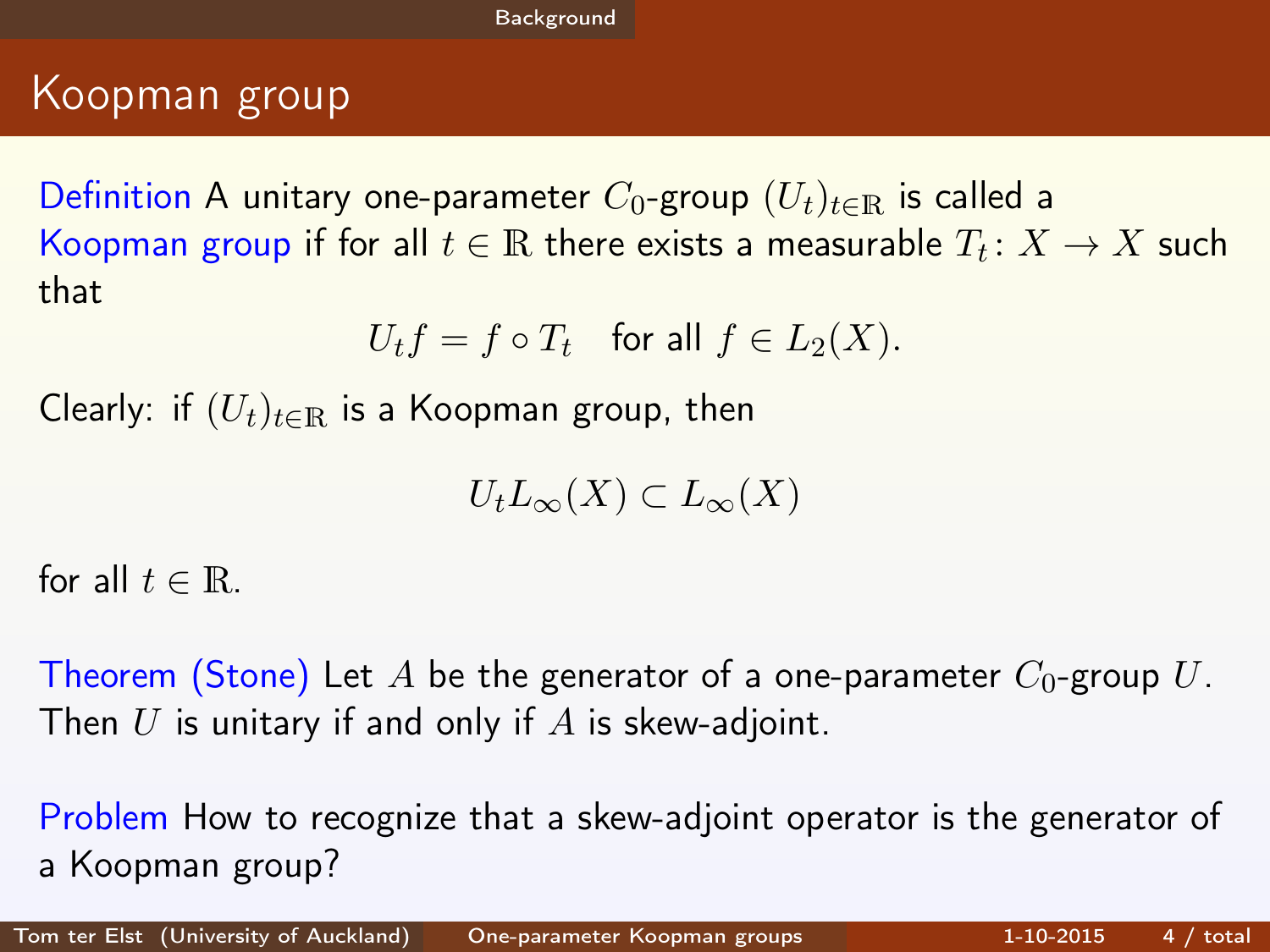Definition Let A be an operator in a function space E and let  $\mathcal{D} \subset D(A)$ be an algebra. Then A is called a derivation on  $\mathcal D$  if

<span id="page-4-0"></span>
$$
A(f g) = (Af) g + f (Ag) \quad \text{for all } f, g \in \mathcal{D}.
$$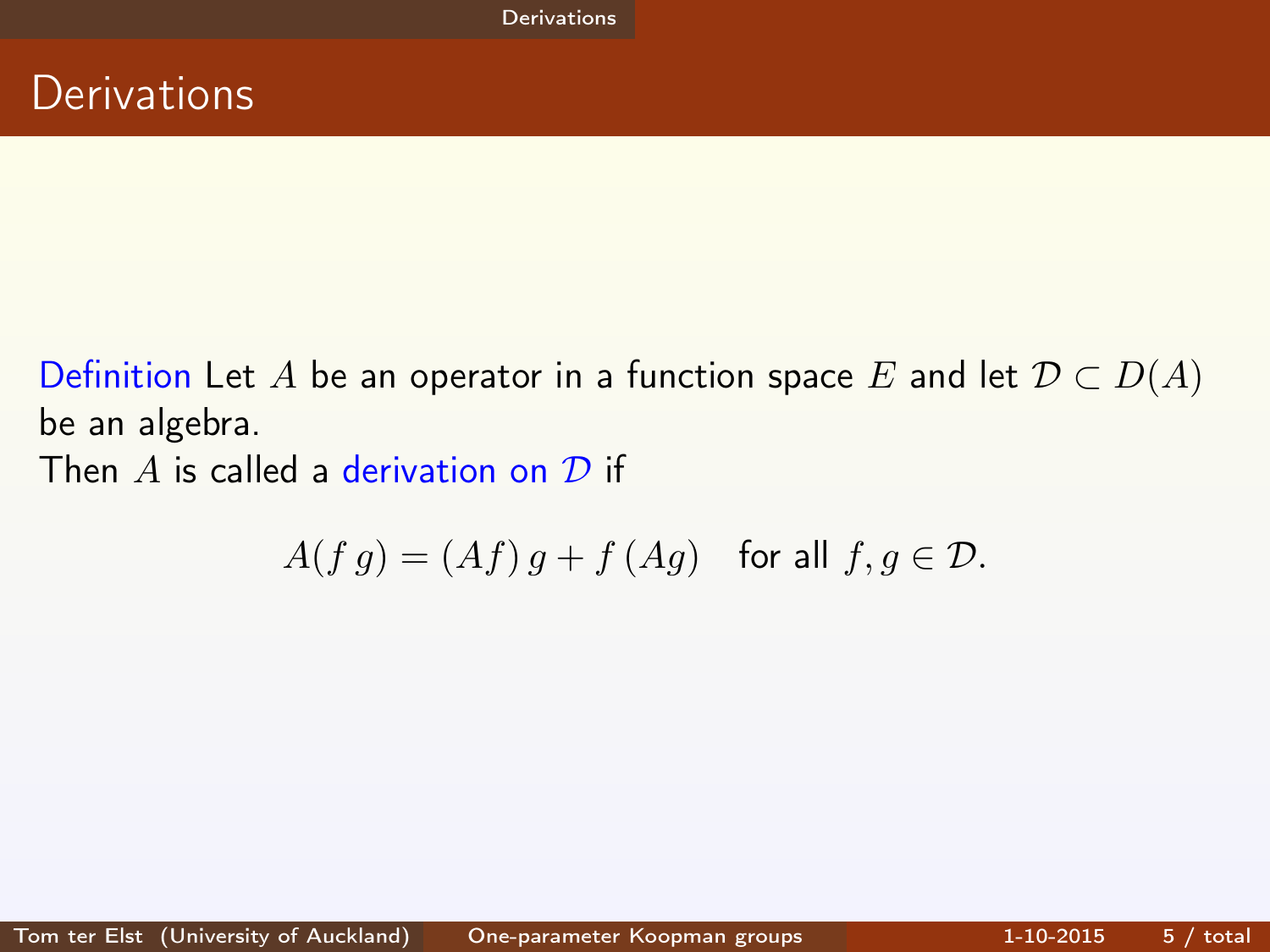# Sufficient condition

```
Theorem (Gallavotti–Pulvirenti, 1976)
Let (X, \mathcal{B}, \mu) be a standard Borel probability space.
Let U be a unitary one-parameter C_0-group on L_2(X) with generator A.
Let \mathcal{D} \subset D(A) \cap L_{\infty}(X).
Suppose that
   \blacksquare \mathcal D is a core for A.
   \blacksquare 1 \in \mathcal{D}.
   \Box D is an algebra,
   ■ D is self-adjoint (that is if f \in D then \overline{f} \in D),
   \blacksquare A is a derivation on {\cal D} and
   \overline{A} \overline{f} = A \overline{f} for all f \in \mathcal{D}.
Then for all t \in \mathbb{R} there exists an a.e. invertible measurable and measure
preserving map T_t\colon X\to X such that
```
<span id="page-5-0"></span>
$$
U_t f = f \circ T_t \quad \text{for all } f \in L_2(X).
$$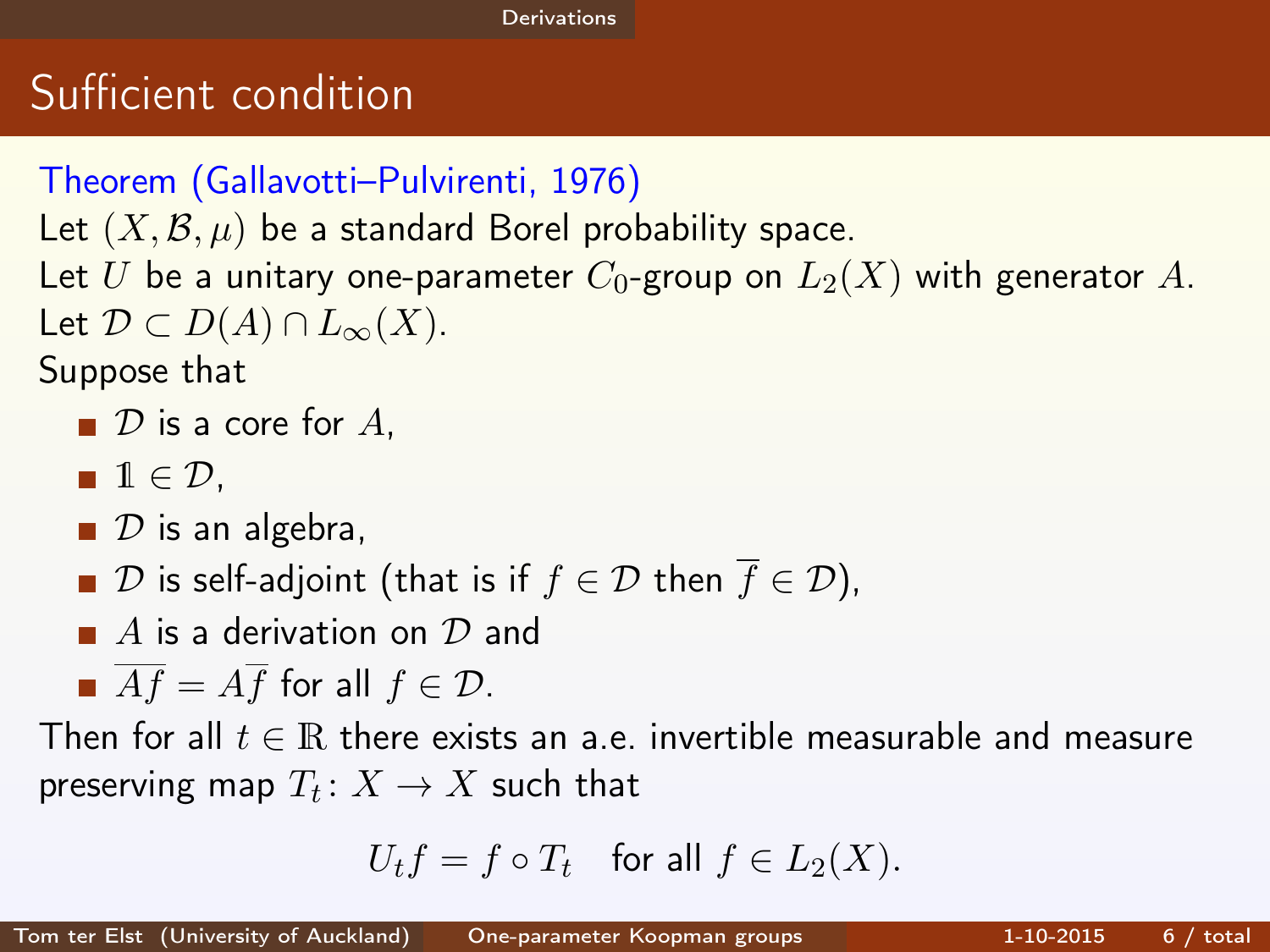# Characterisation

#### Theorem (tE–Lemańczyk)

Let  $(X, \mathcal{B}, \mu)$  be a standard Borel probability space. Let U be a unitary one-parameter  $C_0$ -group on  $L_2(X)$  with generator A. Then the following are equivalent.

I. For all t ∈ R there exists an a.e. invertible measurable and measure preserving map  $T_t\colon X\to X$  such that

<span id="page-6-0"></span>
$$
U_t f = f \circ T_t \quad \text{for all } f \in L_2(X).
$$

II. ■ The space  $L_{\infty}(X)$  is invariant under U, **■** the space  $D(A) \cap L_{\infty}(X)$  is an algebra and A is a derivation on  $D(A) \cap L_{\infty}(X)$ .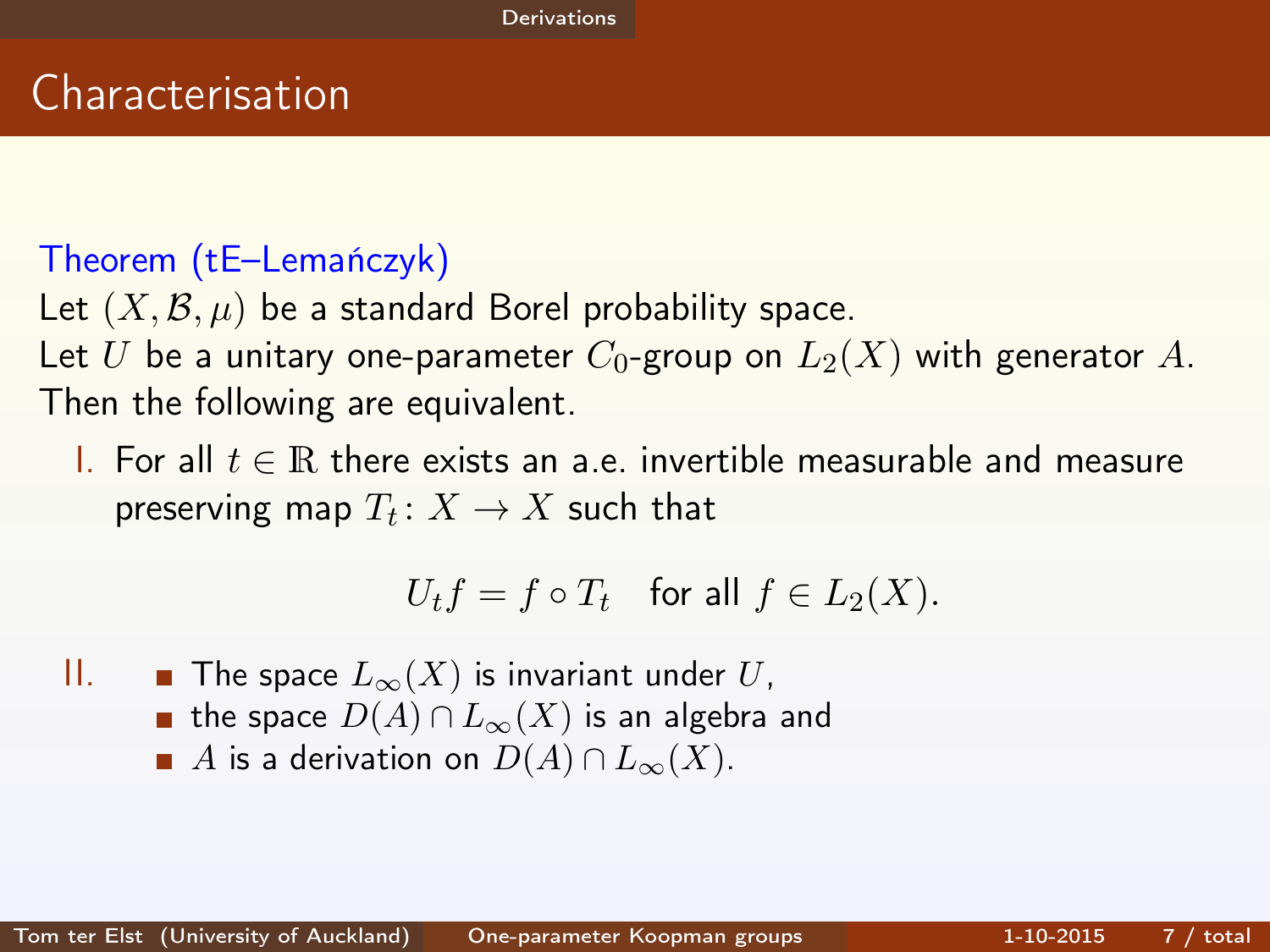Unitary is not needed.

Theorem Let  $(X, \mathcal{B}, \mu)$  be a standard Borel probability space. Let U be a one-parameter  $C_0$ -group on  $L_2(X)$  with generator A. Then the following are equivalent.

I. For all  $t \in \mathbb{R}$  there exists a measurable map  $T_t \colon X \to X$  such that

<span id="page-7-0"></span>
$$
U_t f = f \circ T_t \quad \text{for all } f \in L_2(X).
$$

II. ■ The space  $L_{\infty}(X)$  is invariant under U, **■** the space  $D(A) \cap L_{\infty}(X)$  is an algebra and A is a derivation on  $D(A) \cap L_{\infty}(X)$ .

There is also an extension for  $\sigma$ -finite measure spaces.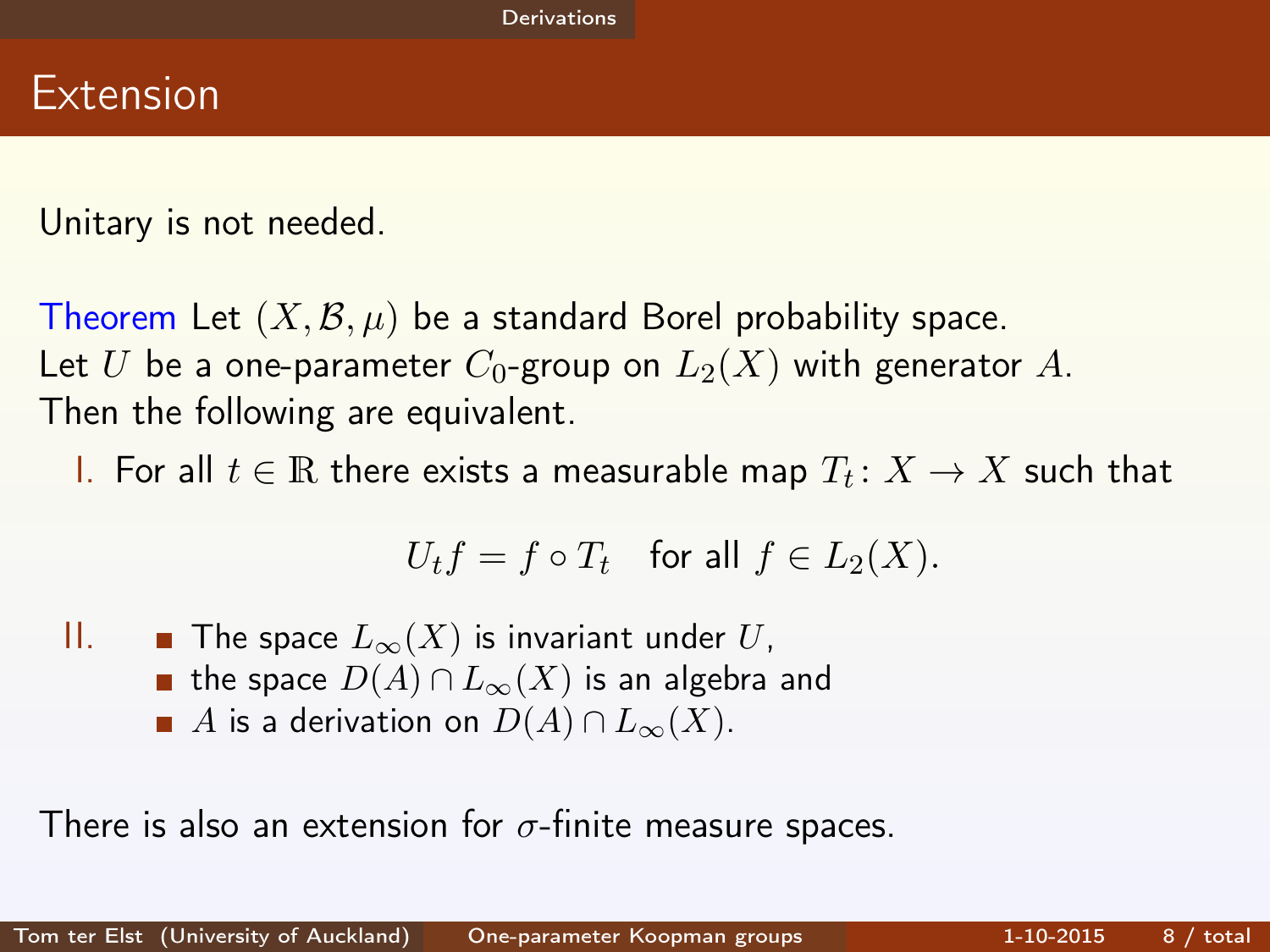# Weighted non-singular  $C_0$ -groups

Theorem Let  $(X, \mathcal{B}, \mu)$  be a standard Borel probability space. Let U be a unitary  $C_0$ -group on  $L_2(X)$  with generator A. Suppose

- U preserves  $L_{\infty}(X)$ ,
- $\blacksquare$  1  $\in$   $D(A)$  and
- $A1 \in L_{\infty}(X)$ .

Then the following are equivalent.

I. For all  $t \in \mathbb{R}$  there exist an a.e. invertible, measurable and measure-preserving map  $T_t\colon X\to X$  and a function  $\psi_t\colon X\to \mathbb{C}$  such that

<span id="page-8-0"></span>
$$
U_t f = \psi_t \cdot (f \circ T_t) \quad \text{for all } f \in L_2(X).
$$

II. For all  $t \in \mathbb{R}$  one has  $|U_t1| = 1$  a.e.,  $D(A) \cap L_{\infty}(X)$  is an algebra and  $A - (A\mathbb{1})I$  is a derivation on  $D(A) \cap L_{\infty}(X)$ .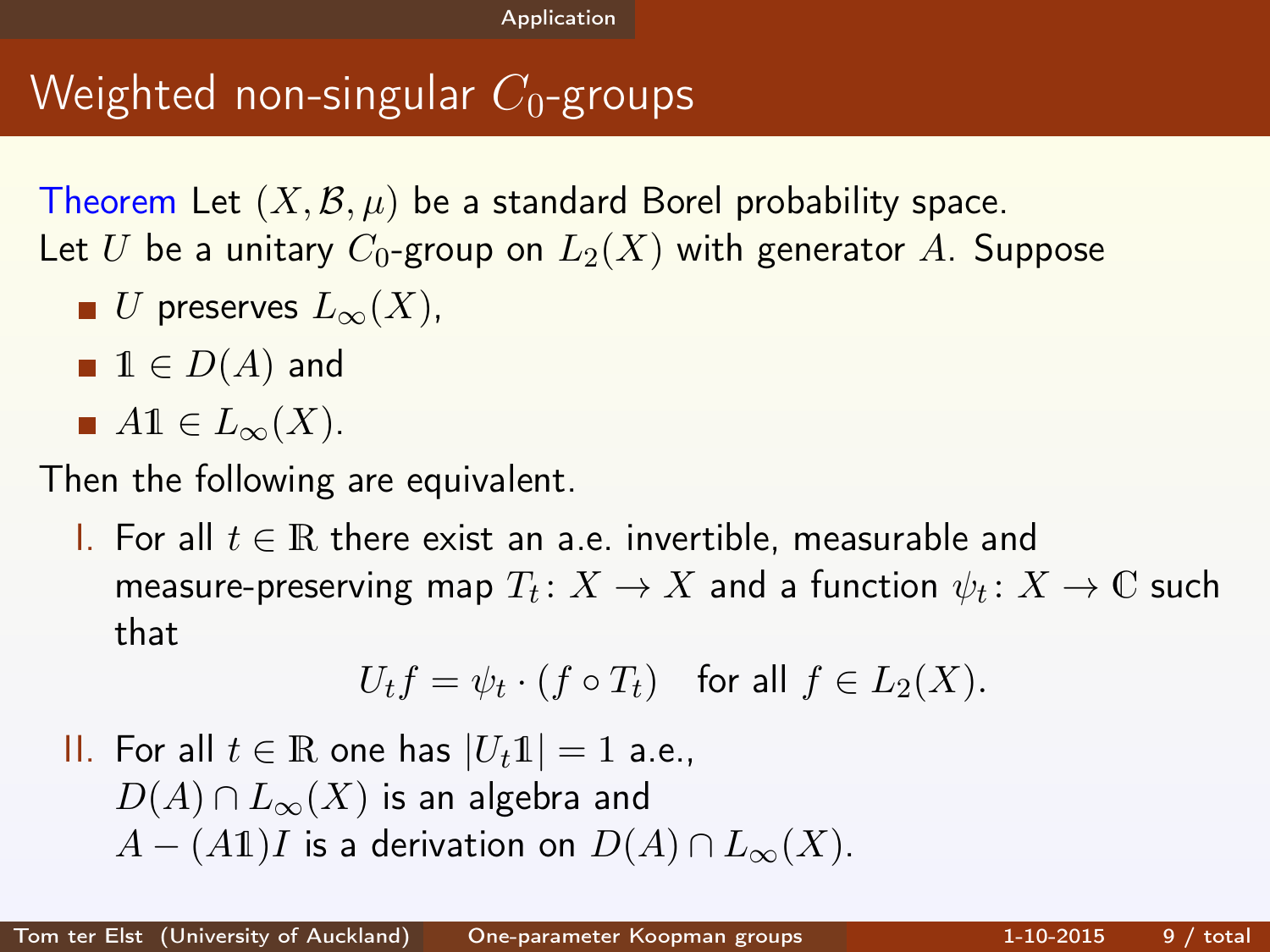# Weighted non-singular  $C_0$ -groups

Unitary is not needed.

Theorem Let  $(X, \mathcal{B}, \mu)$  be a standard Borel probability space. Let U be a  $C_0$ -group on  $L_2(X)$  with generator A. Suppose

- U preserves  $L_{\infty}(X)$ ,
- $\blacksquare$  1  $\in$   $D(A)$  and
- $A1 \in L_{\infty}(X)$ .

Then the following are equivalent.

<u>I</u>. For all  $t \in \mathbb{R}$  there exist an a.e. invertible, measurable map  $T_t \colon X \to X$  and a function  $\psi_t \colon X \to \mathbb{C}$  such that

<span id="page-9-0"></span>
$$
U_t f = \psi_t \cdot (f \circ T_t) \quad \text{for all } f \in L_2(X).
$$

II. 
$$
D(A) \cap L_{\infty}(X)
$$
 is an algebra and  
  $A - (A1)I$  is a derivation on  $D(A) \cap L_{\infty}(X)$ .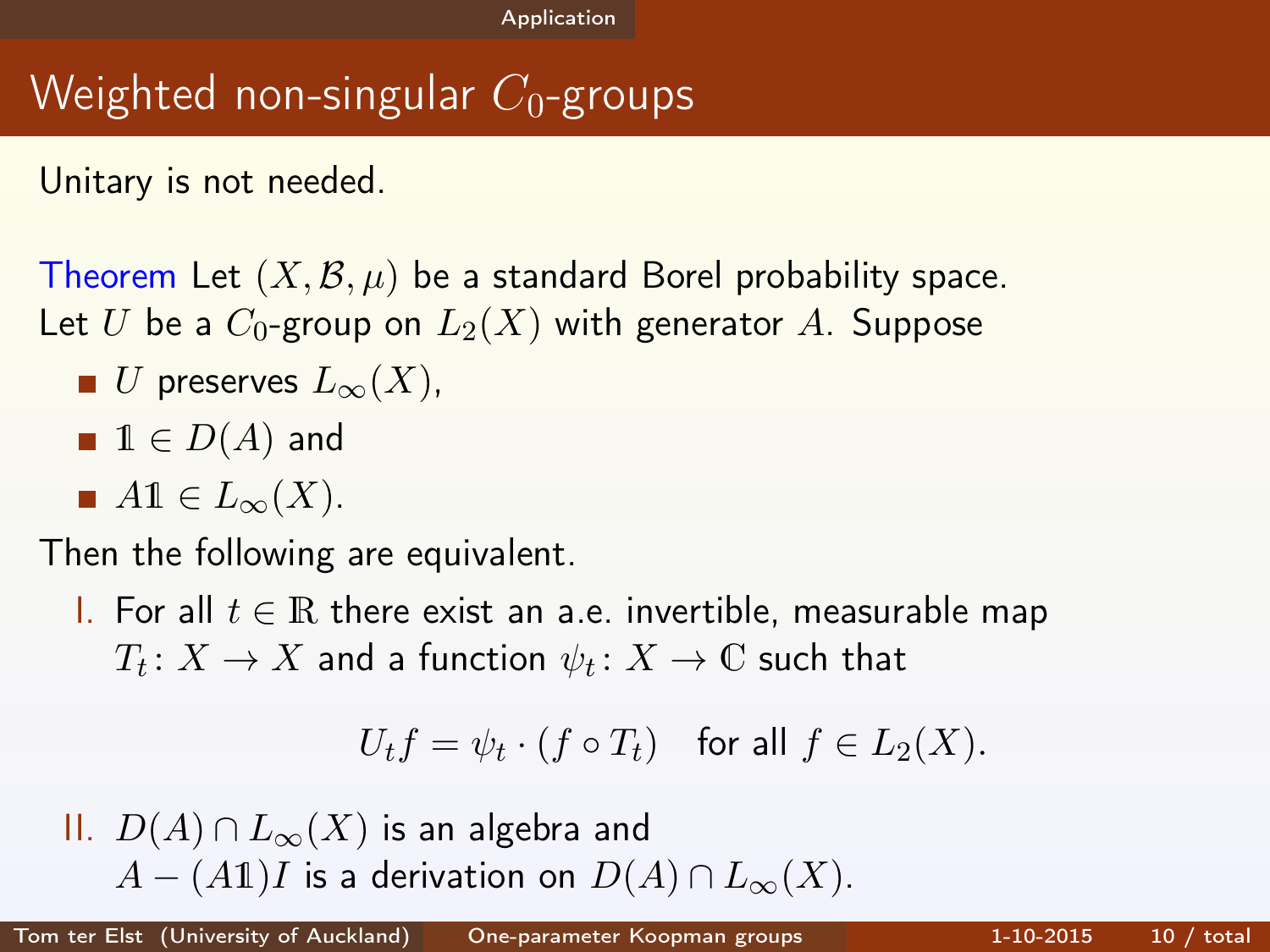### Set-up

Let  $(X, \mathcal{B}, \mu)$  be a standard Borel probability space. For all  $t \in \mathbb{R}$  let  $T_t \colon X \to X$  be a measurable map. Define

$$
V_t f := f \circ T_t \quad \text{for all } t \in \mathbb{R}.
$$

Assume  $V = (V_t)_{t \in \mathbb{R}}$  is a  $C_0$ -group on  $L_2(X)$ . A cocycle (over V) is a map  $\psi: \mathbb{R} \to L_{\infty}(X)$  such that

<span id="page-10-0"></span>
$$
\psi_{t+t'} = \psi_t \cdot (\psi_{t'} \circ T_t)
$$

for all  $t, t' \in \mathbb{R}$ , where  $\psi_t = \psi(t)$ . Define

$$
U_t = \psi_t V_t \quad \text{i.e.} \quad U_t f = \psi_t \cdot (f \circ T_t)
$$

for all  $t \in \mathbb{R}$  and  $f \in L_2$ . Clearly  $U = (U_t)_{t \in \mathbb{R}}$  is a one-parameter group.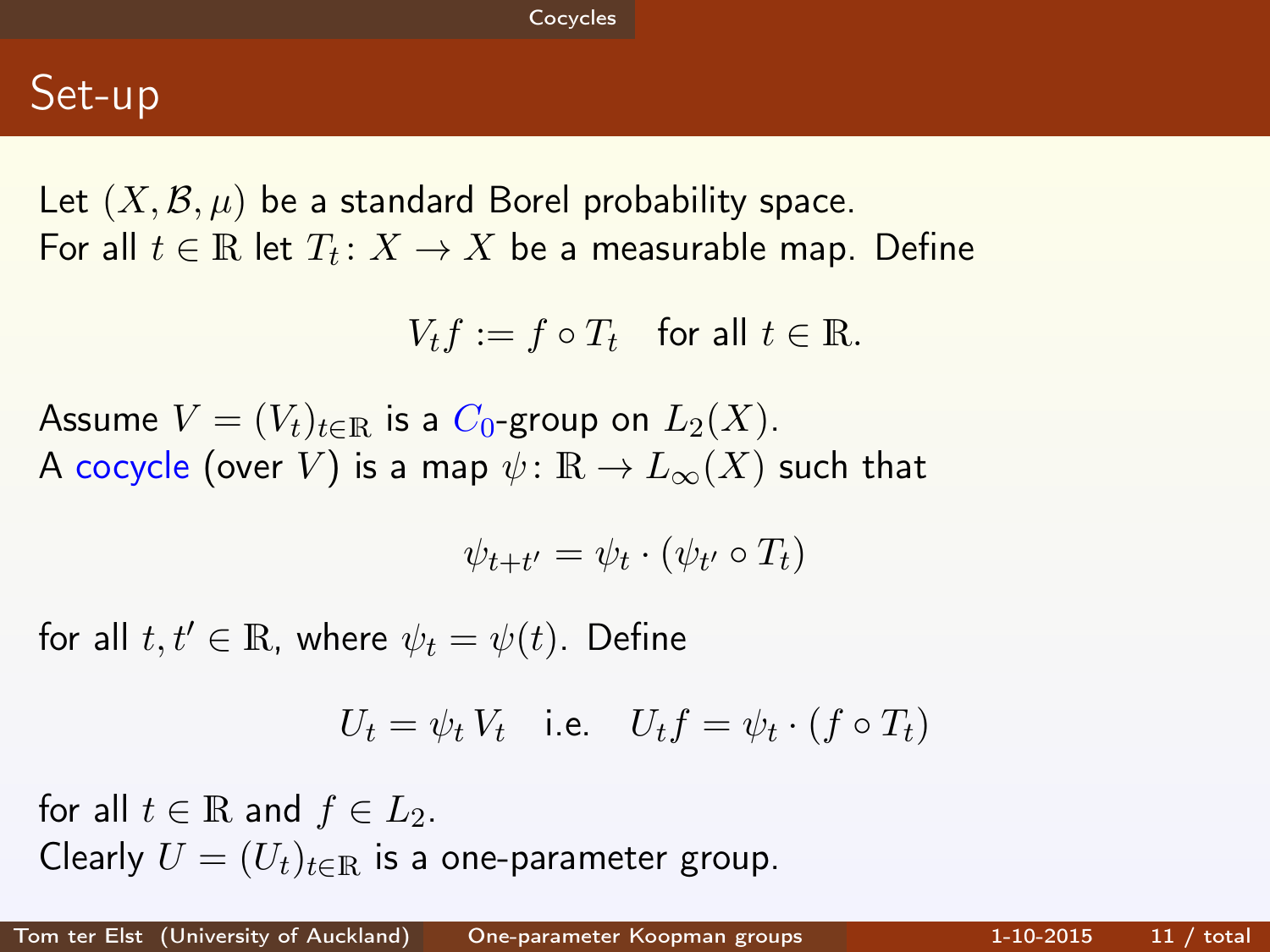# $C_0$ -cocycle

#### Theorem

The following are equivalent.

- I. U is a  $C_0$ -group.
- II.  $\lim_{t\to 0} ||\psi_t 1||_2 = 0.$

#### The main difficulty in the proof of  $II\Rightarrow I$  is to show that

 $\sup \|\psi_t\|_{\infty} < \infty.$  $t\in(0,1)$ 

#### Example

Let  $\zeta \in L_{\infty}(X)$ . Define  $\psi : \mathbb{R} \to L_{\infty}(X)$  by

<span id="page-11-0"></span>
$$
\psi_t := e^{\int_0^t \zeta \circ T_s ds}.
$$

Then  $\psi$  is a cocycle and U is a  $C_0$ -group.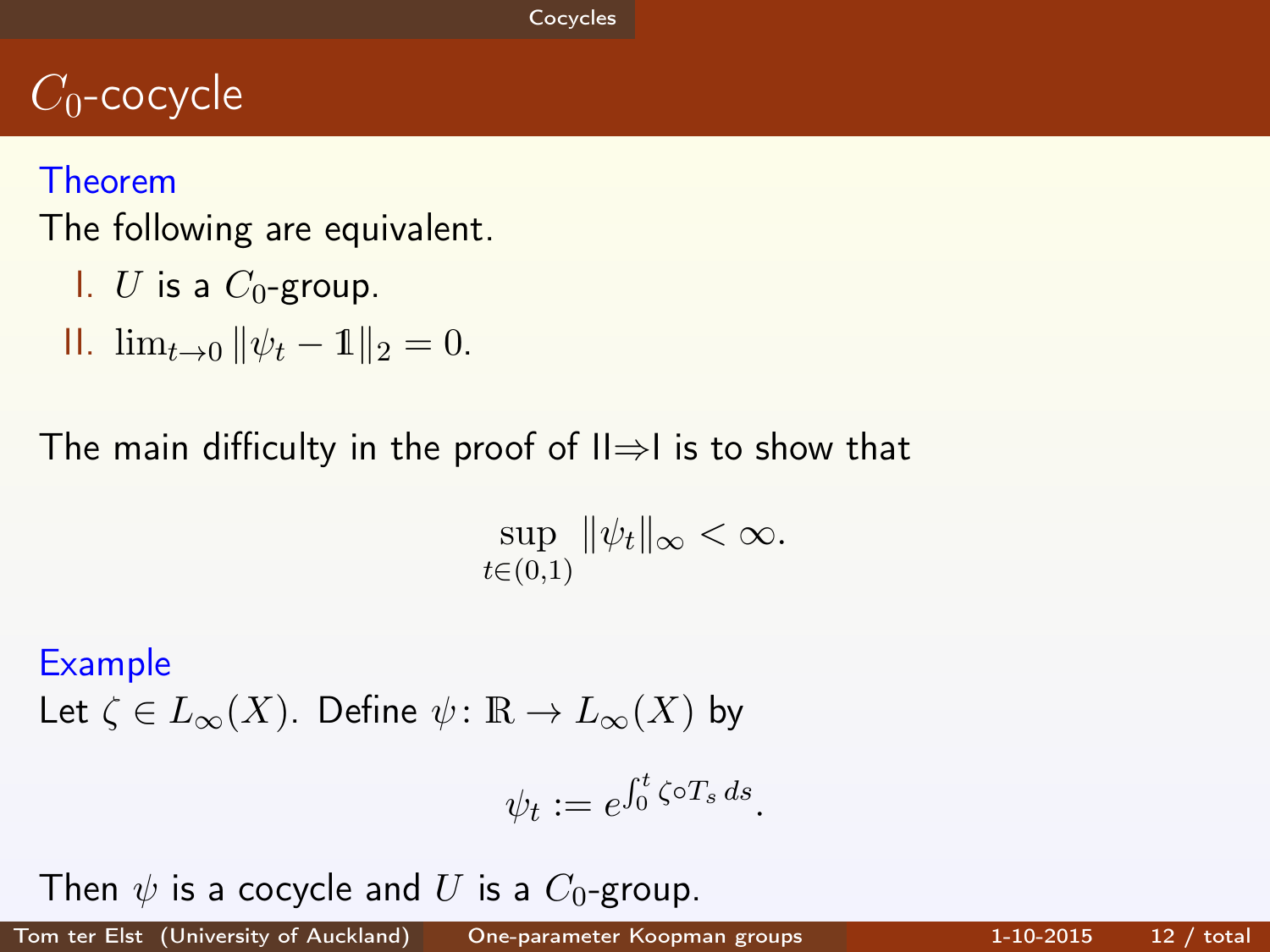# Consistent semigroups

Let  $(X, \mathcal{B}, \mu)$  be a measure space. Let  $p, q \in [1, \infty]$ , let U be a one-parameter (semi)group on  $L_p(X)$  and let V be a one-parameter (semi)group on  $L_q(X)$ . We say that  $U$  and  $V$  are consistent if

<span id="page-12-0"></span>
$$
U_t f=V_t f
$$

for all  $t \in (0,1)$  and  $f \in L_n(X) \cap L_q(X)$ .

Problem Let  $p \in [1,\infty)$ . Let S be a  $C_0$ -(semi)group on  $L_2(X)$  which extends consitently to a (semi)group V on  $L_p(X)$ . If V then also a  $C_0$ -(semi)group?

Solution: Suppose in addition that  $\sup\,\,\|V_t\|_{p\to p}<\infty.$  $t\in(0,1)$ Then yes if  $p > 1$ . There are a few sufficient conditions if  $p = 1$ .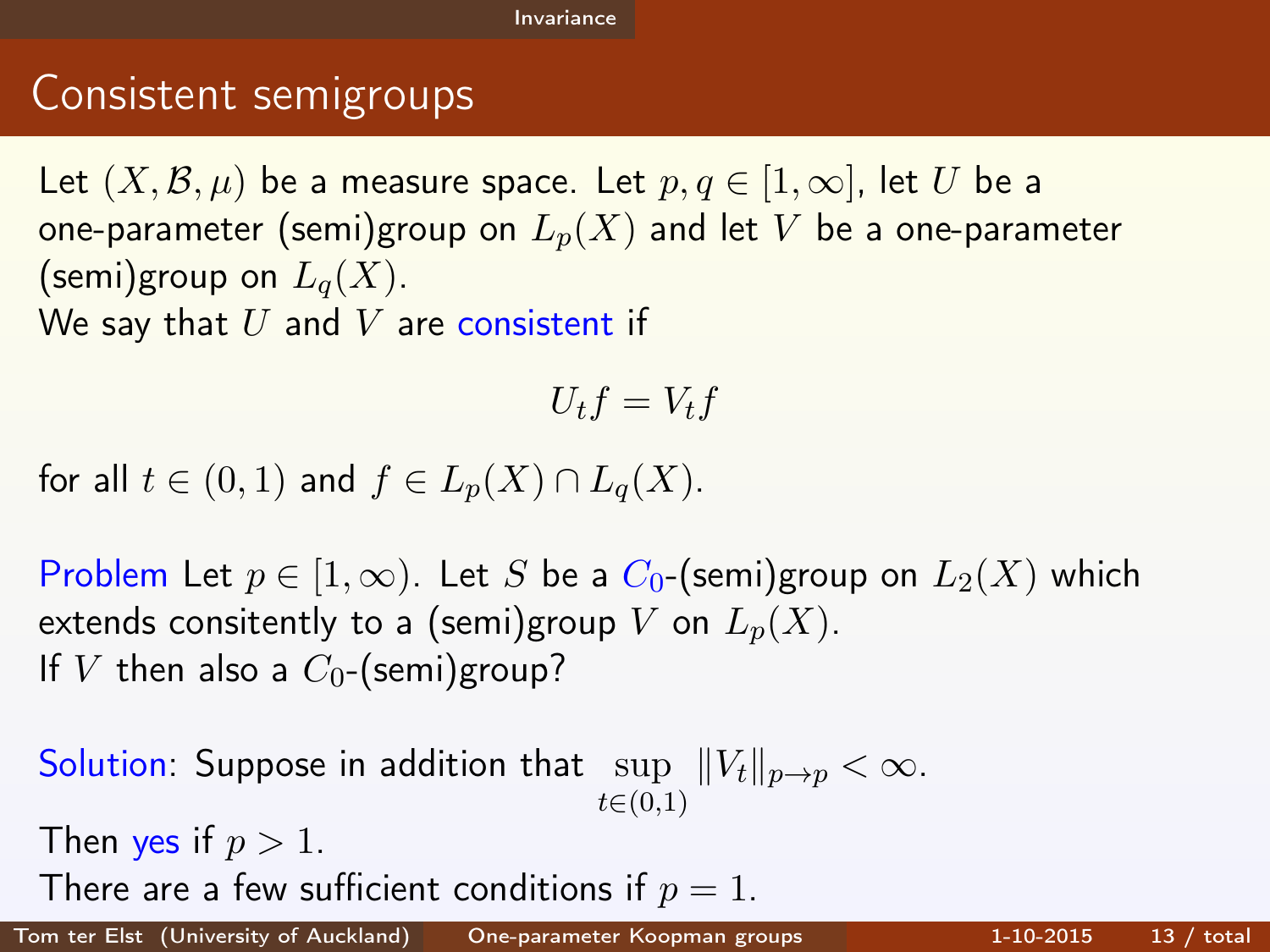### Consistent semigroups

Theorem (tE–Lemańczyk)

Let  $(X, \mathcal{B}, \mu)$  be a finite measure space.

Let S be a  $C_0$ -group on  $L_2(X)$ .

Then the following are equivalent.

- I. The group S extends consistently to a  $C_0$ -group on  $L_1(X)$ .
- II. The space  $L_{\infty}(X)$  is invariant under  $S^*.$ (Thus  $S^*_t(L_\infty(X)) \subset L_\infty(X)$  for all  $t \in \mathbb{R}$ .)

If the (equivalent) conditions are valid, then there exist  $M \geq 1$  and  $\omega \geq 0$ such that

<span id="page-13-0"></span>
$$
||S_t^* f||_{\infty} \le M e^{\omega |t|} ||f||_{\infty}
$$

for all  $t \in \mathbb{R}$  and  $f \in L_{\infty}(X)$ .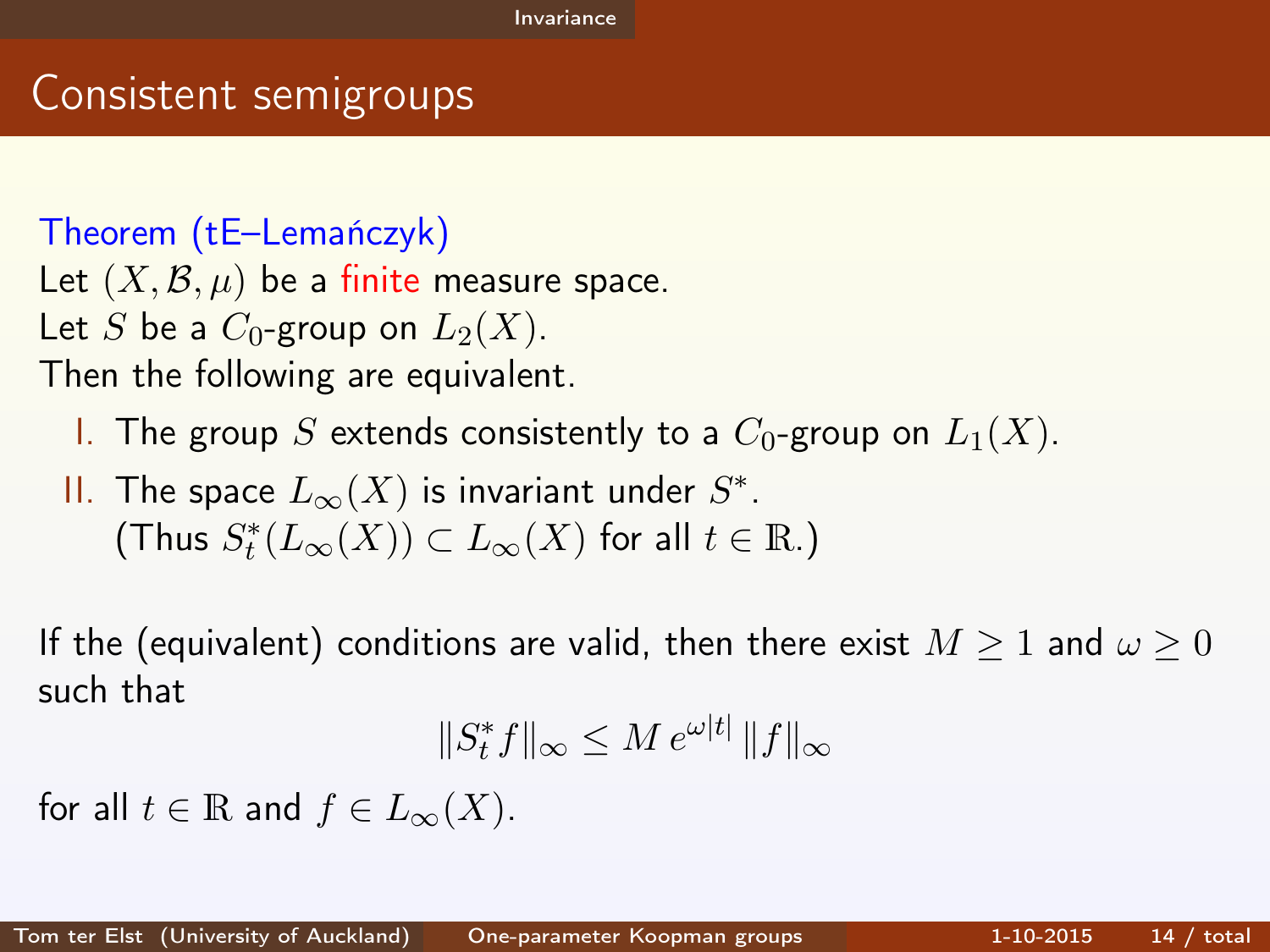Closed graph theorem:  $\forall_{t\in\mathbb{R}}\exists_{c>0}\forall_{f\in L_{\infty}}\||S^*_tf\|_{\infty}\leq c\||f\|_{\infty}.$ 

Hence there are group  $\widehat{S}$  on  $L_1$  consistent with  $S$ group  $\widetilde{S}$  on  $L_{\infty}$  consistent with  $S^*.$ Moreover,  $\widetilde{S}_t = (\widehat{S}_t)^*$  for all  $t \in \mathbb{R}$ .

Main difficulty: is  $\{S_t : t \in [2,3]\}$  bounded in  $\mathcal{B}(L_\infty)$ ? Claim:  $\{||\tilde{S}_t f||_{\infty} : t \in [2, 3]\}$  is bounded for all  $f \in L_{\infty}$ .

<span id="page-14-0"></span>For the proof of the claim use arguments as in [ABHN] Lemma 3.16.4.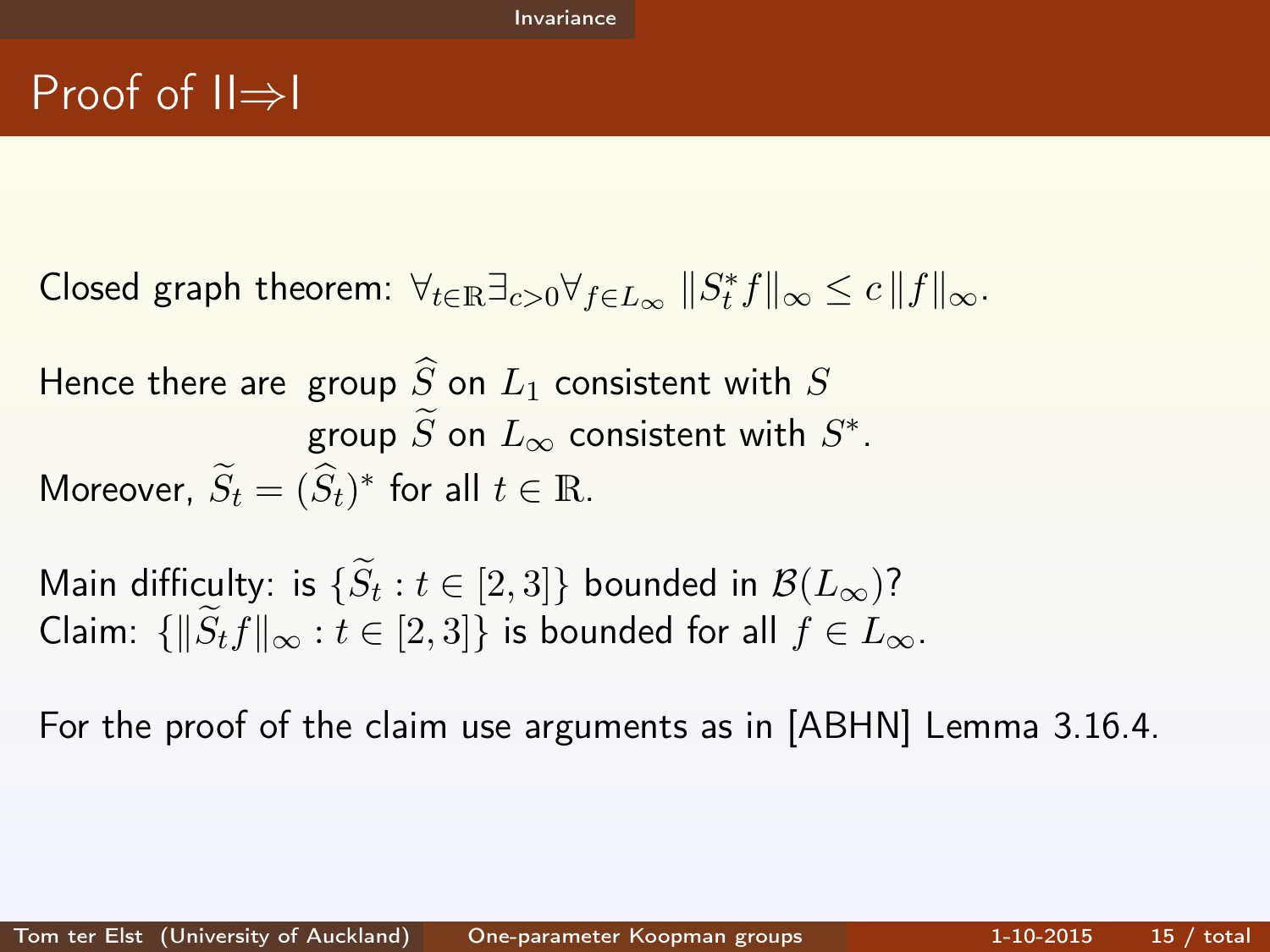Recall  $\widetilde{S}$  is group on  $L_{\infty}$  which is consistent with  $S^* .$ 

Fix  $f \in L_{\infty}$ . If  $t \in \mathbb{R}$  then

<span id="page-15-0"></span>
$$
\|\widetilde{S}_t f\|_{\infty} = \sup\{|\langle \widetilde{S}_t f, g \rangle| : g \in L_1 \text{ and } \|g\|_1 \le 1\}
$$
  
= 
$$
\sup\{|\langle \widetilde{S}_t f, g \rangle| : g \in L_2 \text{ and } \|g\|_1 \le 1\}
$$
  
= 
$$
\sup\{|(f, S_t g)| : g \in L_2 \text{ and } \|g\|_1 \le 1\}.
$$

For each  $g \in L_2$  the map  $t \mapsto |(f, S_t g)|$  is continuous by the strong continuity of S on  $L_2$ .

So  $t \mapsto \|\widetilde{S}_t f\|_{\infty}$  is lower semicontinuous, hence measurable function on R.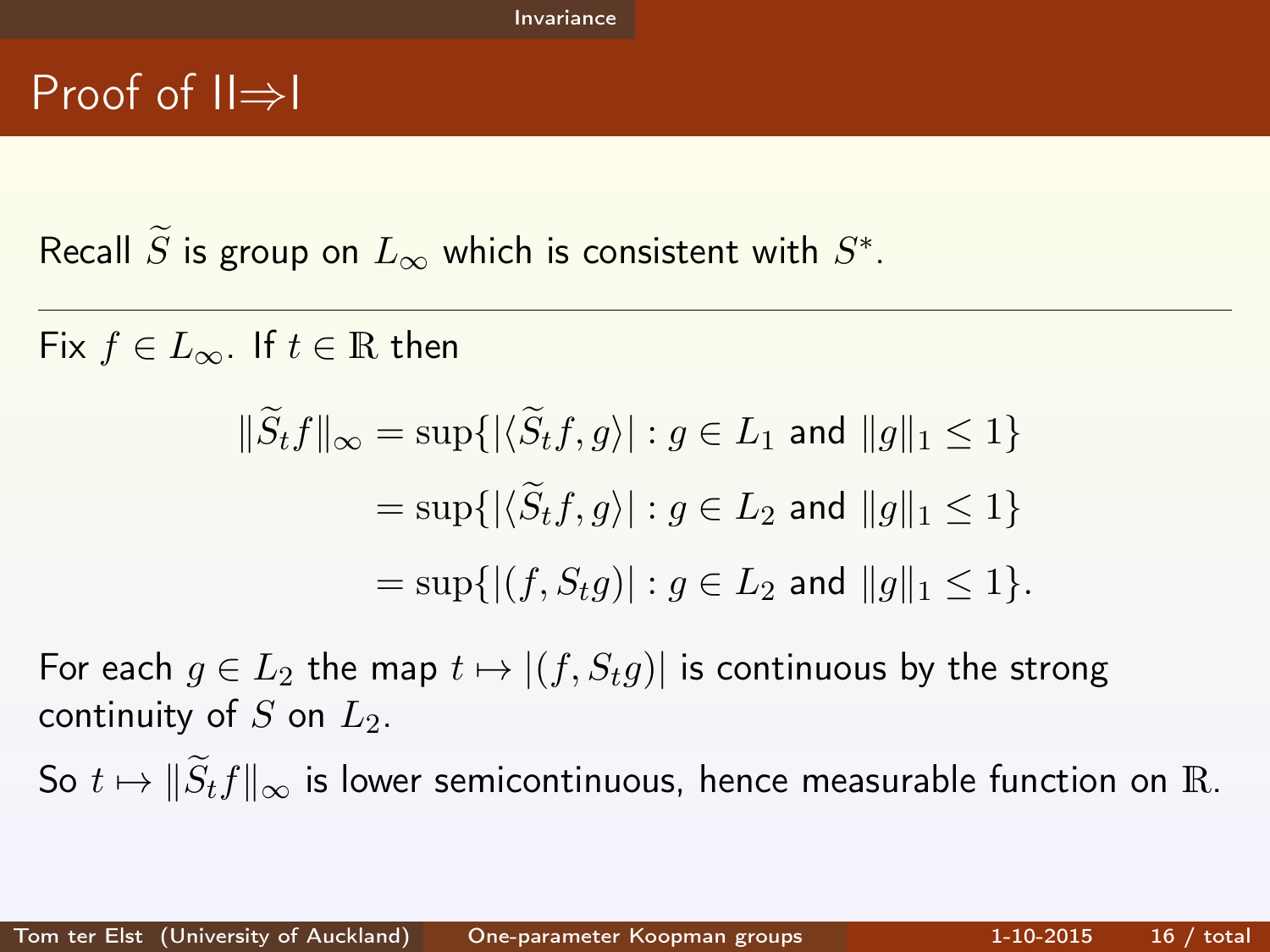Recall  $\widetilde{S}$  is group on  $L_{\infty}$  which is consistent with  $S^* .$ 

If  $f \in L_{\infty}$ , then  $t \mapsto ||\widetilde{S}_t f||_{\infty}$  is a measurable function on R.

Fix  $f \in L_{\infty}$ . Suppose that  $\{\|\tilde{S}_t f\|_{\infty} : t \in [2,3]\}$  is not bounded. For all  $n \in \mathbb{N}$  choose  $t_n \in [2, 3]$  with  $\|\tilde{S}_{t_n} f\|_{\infty} \geq n$ . Wlog:  $t_n \rightarrow t_0 \in [2, 3]$ . Since  $t \mapsto ||S_t f||_{\infty}$  is measurable, there are  $M > 0$  and a measurable set  $F \subset [0, t_0]$  such that  $\lambda(F) > 1$  and  $||S_t f||_{\infty} \leq M$  for all  $t \in F$ . Let  $n \in \mathbb{N}$ . Then

<span id="page-16-0"></span>
$$
n \leq \|\widetilde{S}_{t_n}f\|_{\infty} \leq \|\widetilde{S}_{t_n-t}\| \|\widetilde{S}_t f\|_{\infty} \leq M \|\widetilde{S}_{t_n-t}\|
$$

for all  $t \in F$ . So  $||S_s|| > M^{-1} n$  for all  $s \in E_n$ , where  $E_n = \{t_n - t : t \in F \cap [0, t_n]\}.$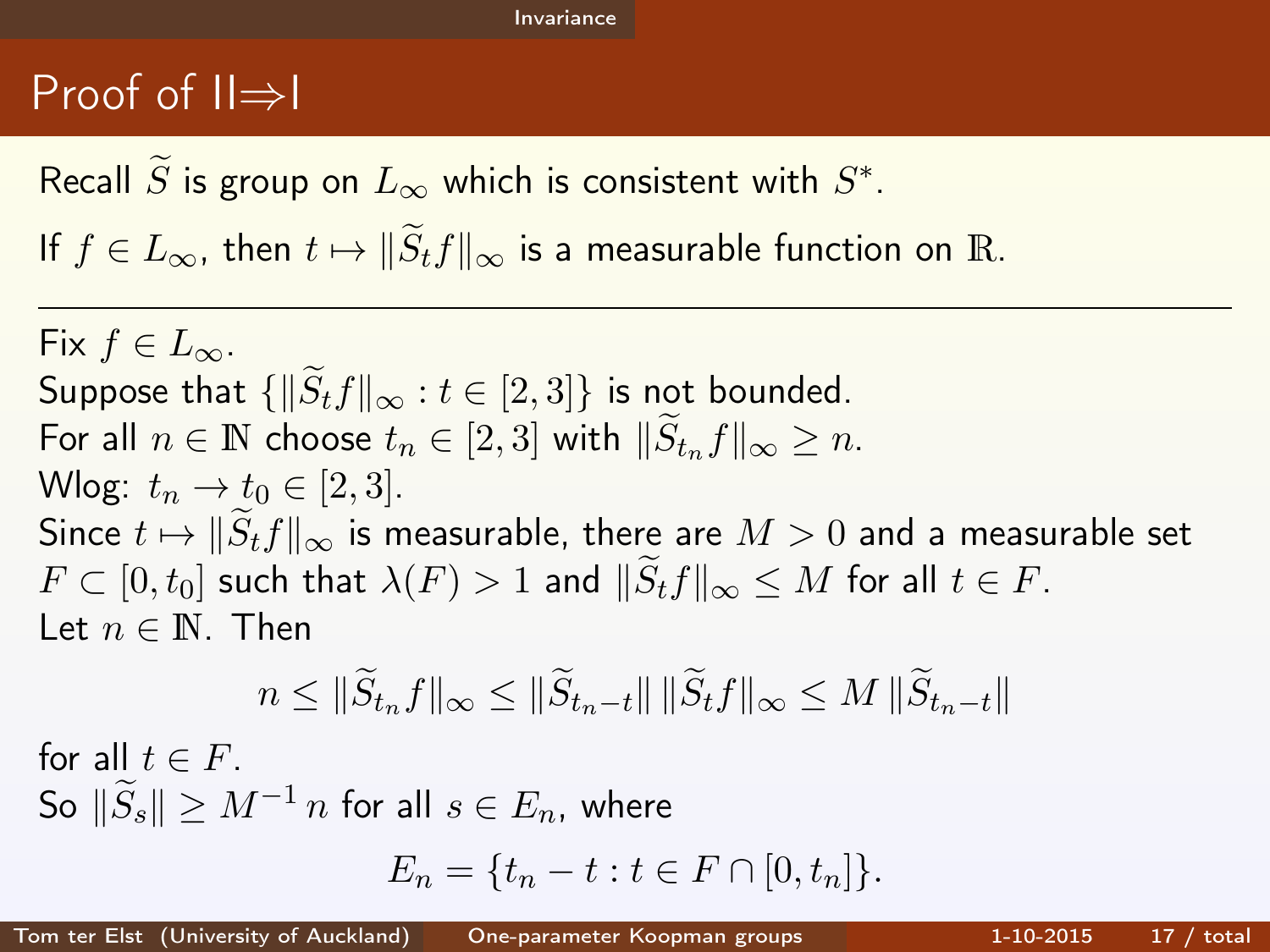Recall  $\|\widetilde{S}_s\| > M^{-1} n$  for all  $s \in E_n$ , where  $E_n = \{t_n - t : t \in F \cap [0, t_n]\}.$ Also  $t_n \to t_0 \in [2, 3]$ . Measurable  $F \subset [0, t_0]$  such that  $\lambda(F) > 1$  and  $\|\widetilde{S}_t f\|_{\infty} \leq M$  for all  $t \in F$ .

Note that  $E_n$  is measurable and  $\lambda(E_n) \geq 1$  if  $|t_n-t_0| < \lambda(F) - 1$ . Let  $E = \limsup$  $\limsup_{n\to\infty} E_n = \bigcap_{m=1}^{\infty} \bigcup_{n=m}^{\infty} E_n.$  $m=1$   $n=m$ Then E is measurable and  $\lambda(E) \geq 1$ . In particular,  $E \neq \emptyset$ . Moreover,  $\|\tilde{S}_s\| = \infty$  for all  $s \in E$ . Contradiction!

<span id="page-17-0"></span>Uniform boundedness principle:  $\{S_t: t \in [2,3]\}$  is bounded in  $\mathcal{B}(L_{\infty})$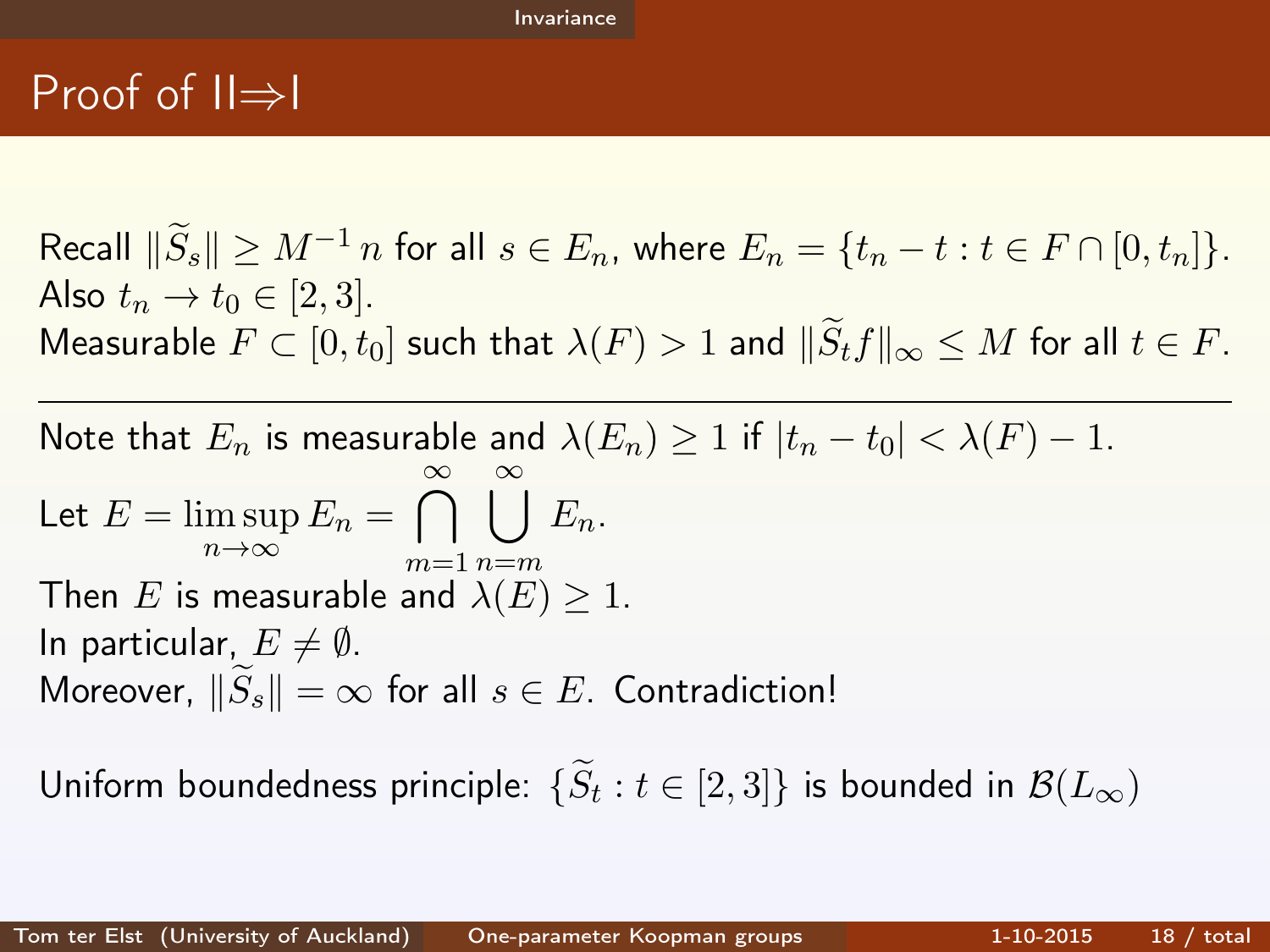Recall group  $\widehat{S}$  on  $L_1$  consistent with  $S$ group  $\widetilde{S}$  on  $L_{\infty}$  consistent with  $S^*.$  $\widetilde{S}_t = (\widehat{S}_t)^*$  for all  $t \in \mathbb{R}$ .

Conclusion:  $\{S_t : t \in [2,3]\}$  is bounded in  $\mathcal{B}(L_1)$ . Group property:  $\{S_t : t \in [-1,1]\}$  is also bounded in  $\mathcal{B}(L_1)$ . Let  $c = \sup{\{\|\hat{S}_t\| : t \in [-1, 1]\}} < \infty$ . Let  $q \in L_{\infty}$ . Then

$$
\lim_{t \to 0} \langle g, \widehat{S}_t f \rangle = \lim_{t \to 0} (g, S_t f) = (g, f) = \langle g, f \rangle \quad \text{for all } f \in L_2.
$$

Since  $L_2$  is dense in  $L_1$  and  $c < \infty$  also

<span id="page-18-0"></span>
$$
\lim_{t\to 0}\langle g,\widehat S_tf\rangle=\langle g,f\rangle\quad\text{for all }f\in L_1.
$$

So  $\widehat{S}$  is weakly continuous and hence  $\widehat{S}$  is a  $C_0$ -group.<br>Son ter Elst. (University of Auckland) One-parameter Koopman groups